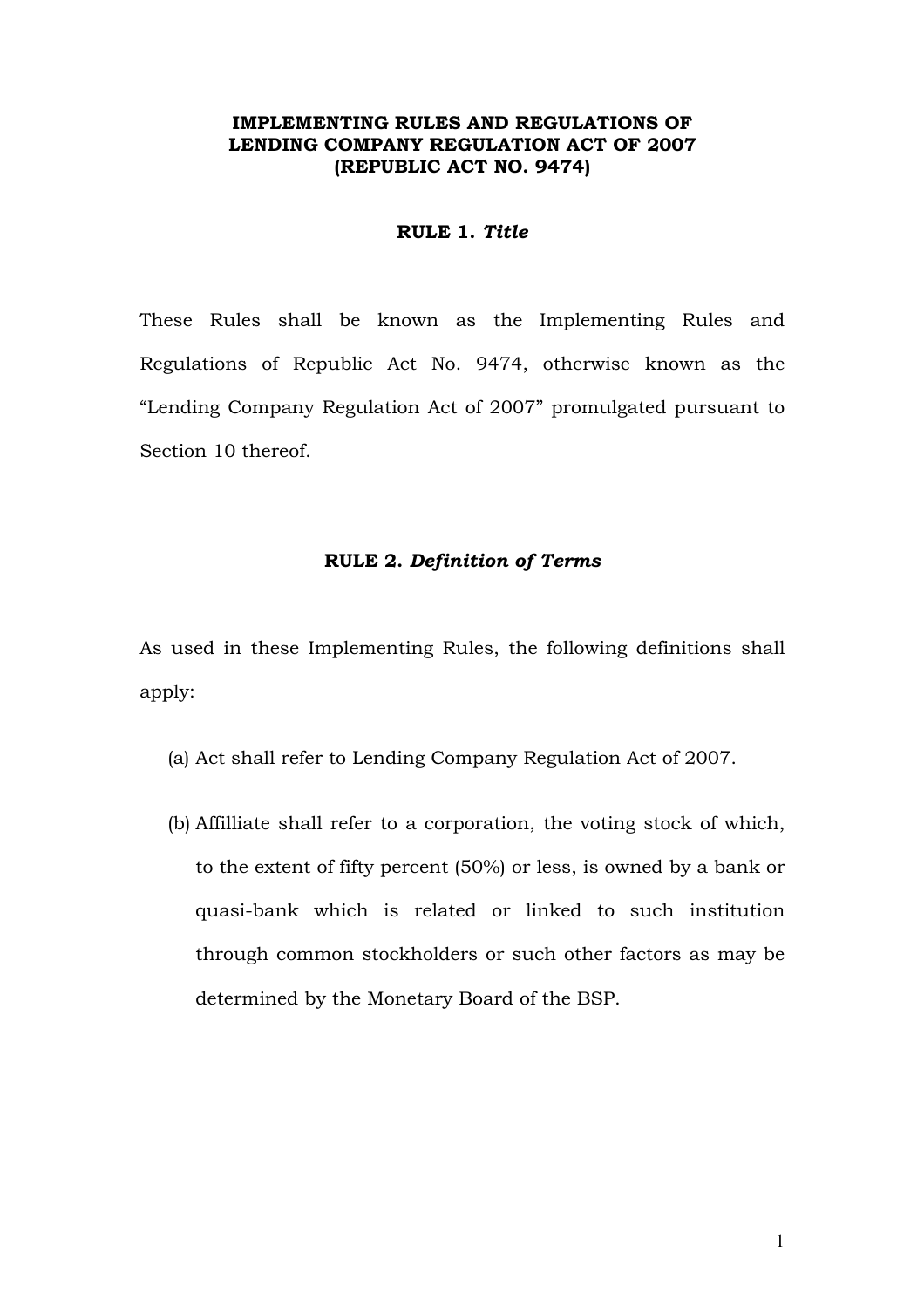- (c) Subsidiary shall refer to a corporation more than fifty percent (50%) of the voting stock of which is owned by a bank or quasibank.
- (d) Branch Office shall include an extension office, unit, satellite office, etc. of a lending company with a Certificate of Authority to operate as such.
- (e) BSP shall refer to the Bangko Sentral ng Pilipinas.
- (f) Certificate of Authority (CA) shall refer to a certificate issued by the SEC in favor of a lending company to engage in the business of lending regulated by R.A. No. 9474 and its Implementing Rules and Regulations.
- (g) Charges on loan shall refer to agreed upon interest rate, service charge, penalty, discount, and such other charges incidental to lending activity.
- (h) Debtor shall refer to a borrower or person granted a loan by a lending company.
- (i) Monetary Assets shall refer to total assets inclusive of valuation reserves and deferred income but shall not include investments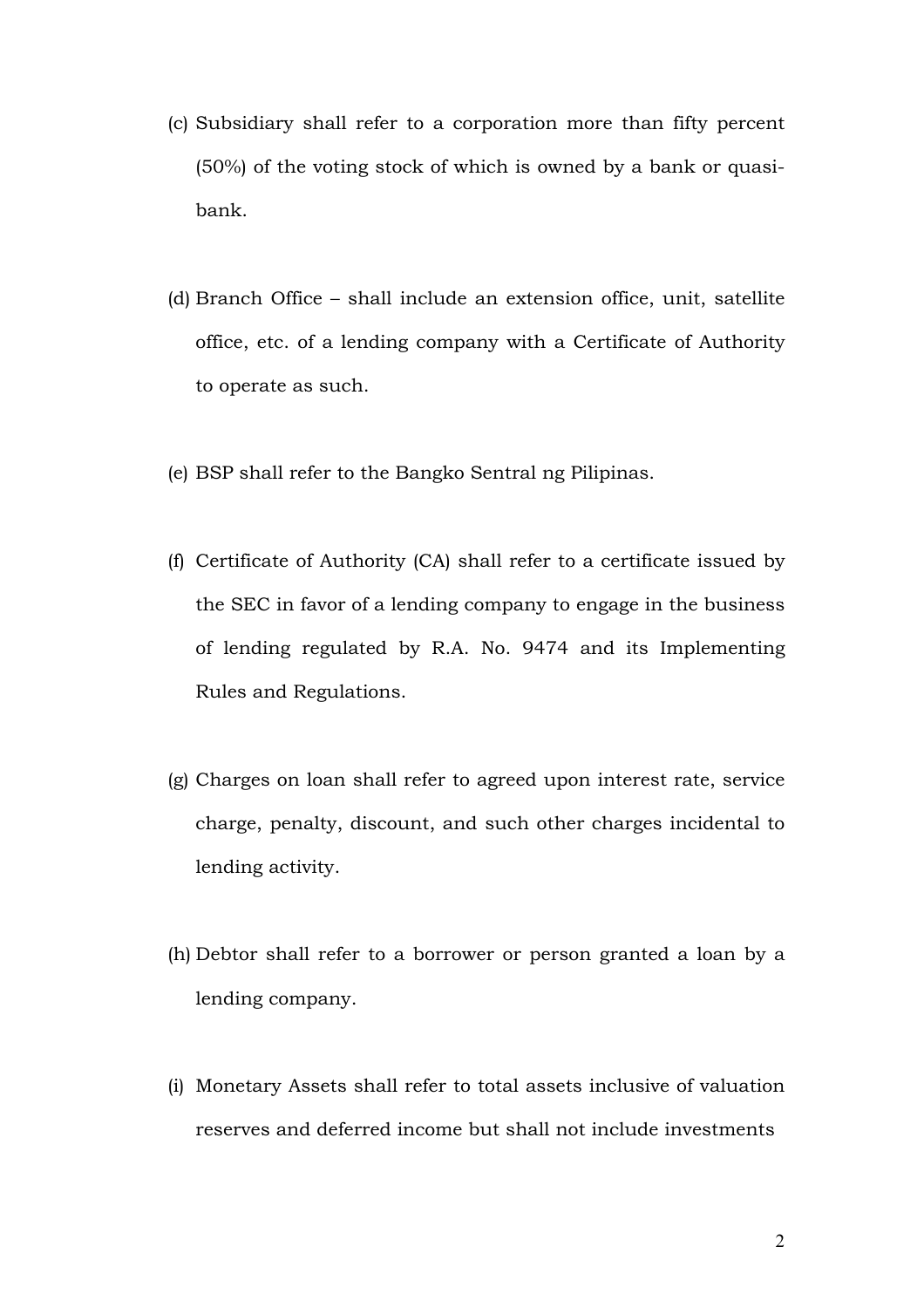in real estate, in shares of stock of real estate development corporations or in real estate based projects, leasehold rights and improvements, fixed assets, foreclosed properties and prepayments.

- (j) Lending company shall refer to a corporation engaged in granting loans from its own capital funds or from funds sourced from not more than nineteen (19) persons. It shall not be deemed to include banking institutions, investment houses, savings and loan associations, financing companies, pawnshops, insurance companies, cooperatives and other credit institutions already regulated by law. The term lending company shall be synonymous with lending investor.
- (k) Networth shall refer to the excess of assets over liabilities, net of appraisal surplus, unbooked valuation reserves, capital adjustments, overstatement of assets and unrecorded liabilities.
- (l) Quasi-Bank shall refer to a non-bank financial institution authorized by the BSP to engage in quasi-banking functions and to borrow funds from more than nineteen (19) lenders through the issuance, endorsement or assignment with recourse or acceptance of deposit substitutes as defined in Section 95 of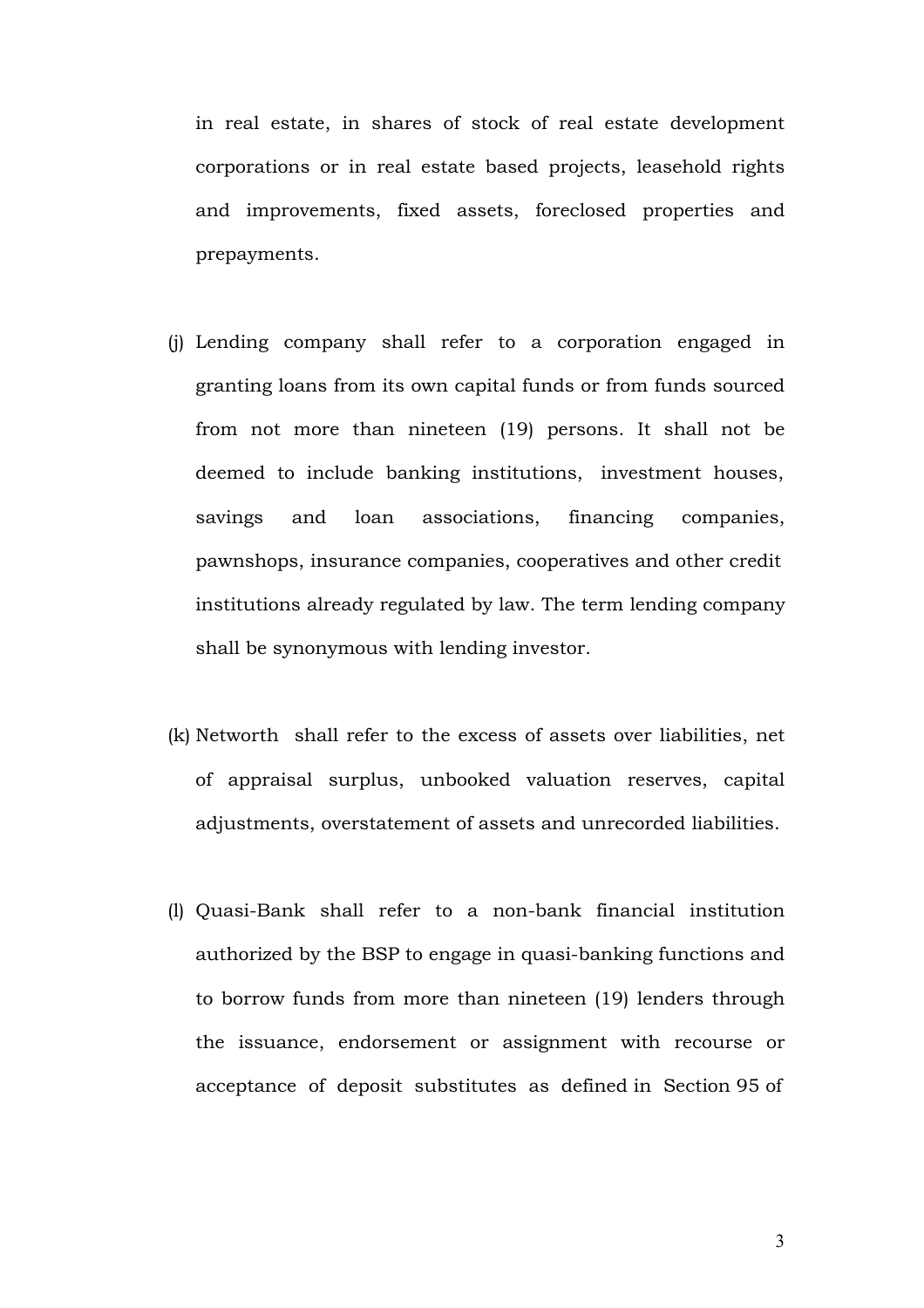Republic Act No.7653 (the "New Central Bank Act") for purposes of relending or purchasing of receivables and other obligations.

(m) SEC or Commission shall refer to the Securities and Exchange Commission

## **RULE 3. Requirements for** *Organization*

(a) Form of Organization

A lending company shall be established as a stock corporation.

- i. Existing Lending Companies organized as single proprietorships or partnerships shall, within a period of one (1) year from the effectivity of the Act, organize themselves as a stock corporation with the minimum capitalization prescribed under the Act and secure a Certificate of Authority to operate a lending company. Otherwise, they shall be disallowed from engaging in the business of granting loans to the public.
- ii. The words "Lending Company" or "Lending Investor" or any other word descriptive of its primary activity of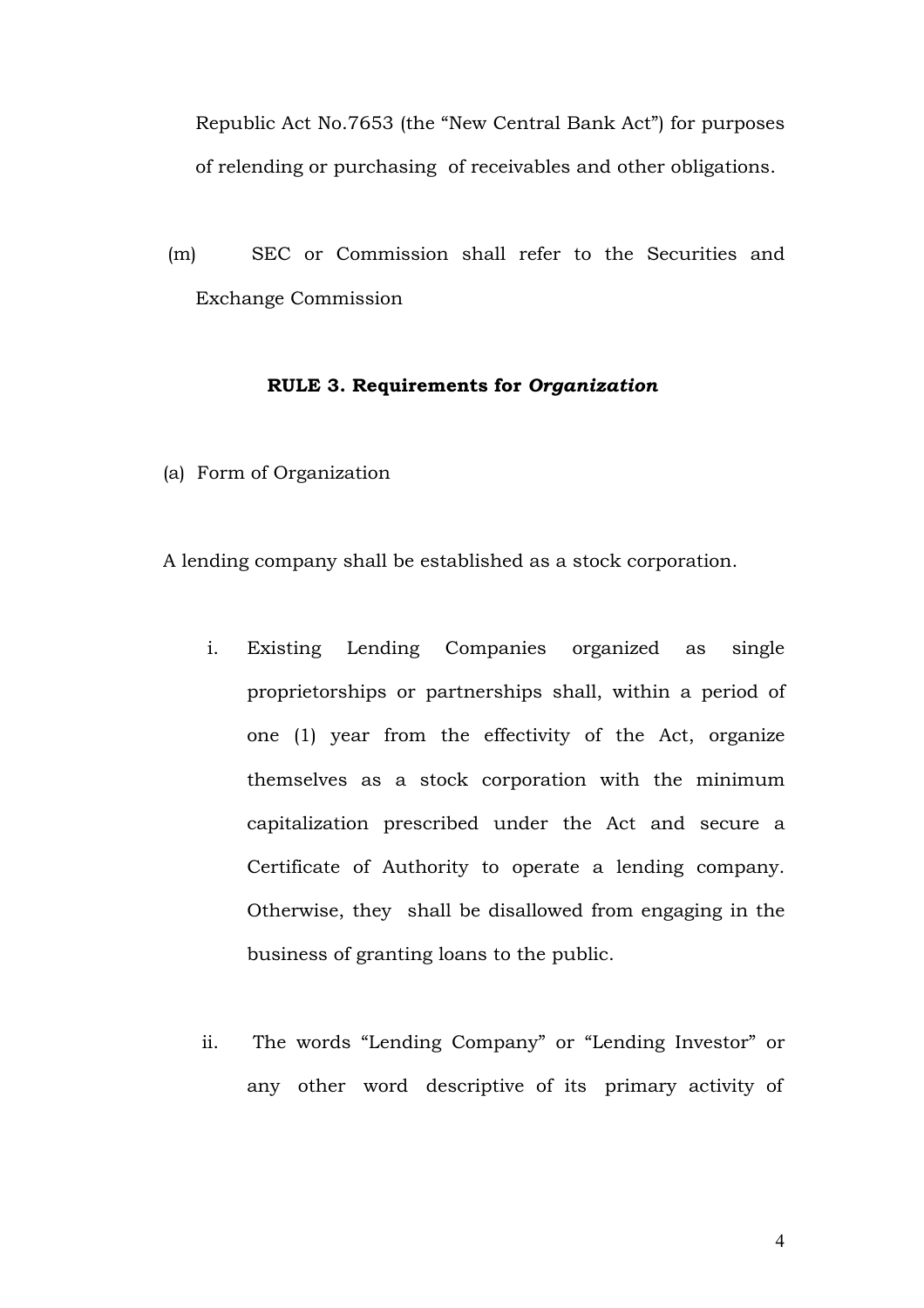granting loans to the public except words commonly used to identify financing companies shall always be included in the corporate and trade name.

- (b) Requirements for Securing an Authority A lending company shall file with SEC four (4) copies of a duly accomplished application form to operate as a lending company, signed under oath by the President, together with the following documents in the prescribed form:
	- i. Information Sheet;
	- ii. NBI clearance of each director/officer;
	- iii. Foreign directors/officers, in addition to the NBI Clearance, shall submit a clearance from the Bureau of Immigration (BI), a photocopy of his passport showing a valid visa or stay in the Philippines, ACR i-card, and a work permit issued by the Department of Labor and Employment;
	- iv. President's Sworn Statement and Undertaking that the corporation will not accept or solicit investments, other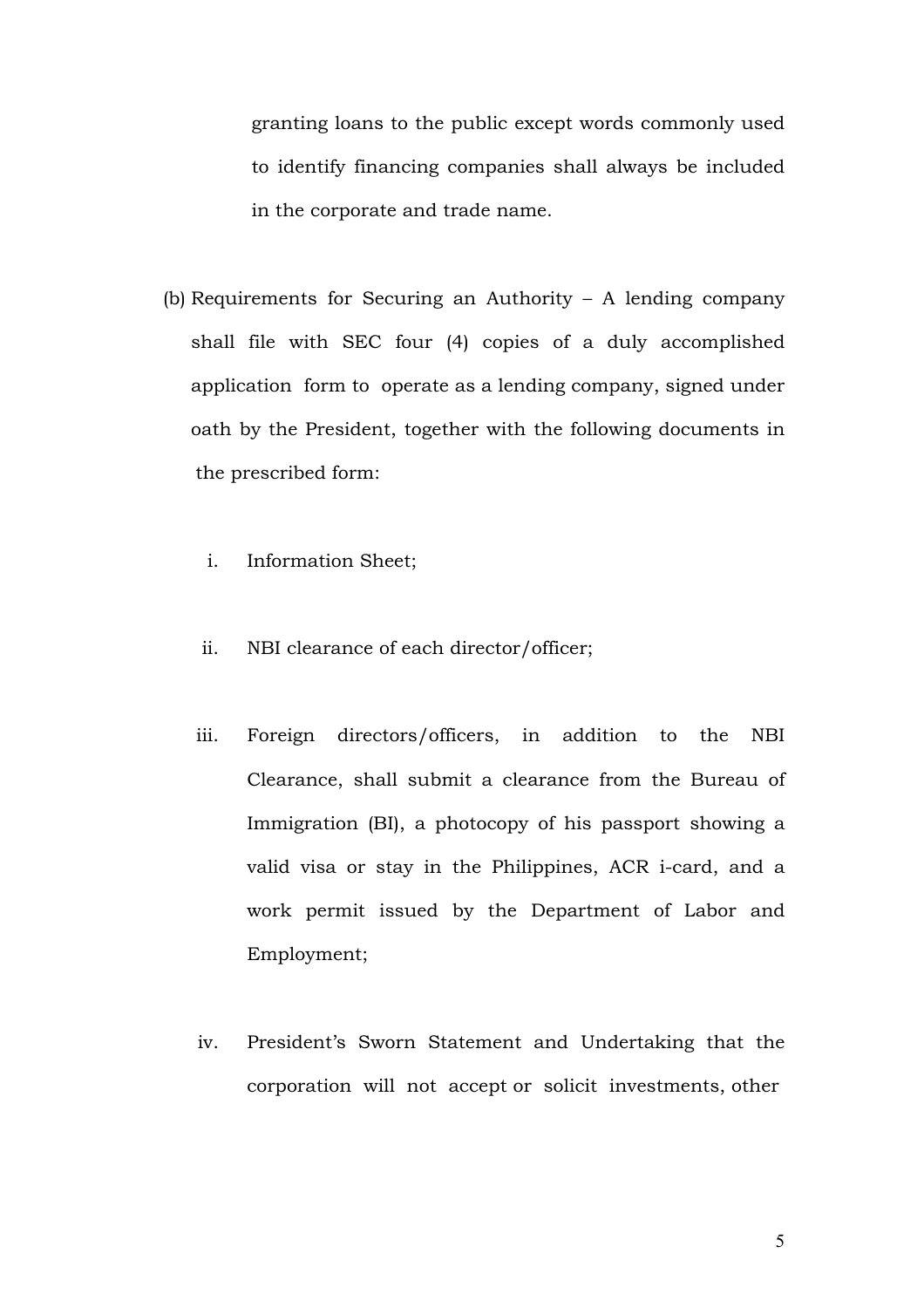than loans, from more than 19 persons without SEC approval, and upon presentation of valid claims, it shall immediately indemnify or return the investments of persons from said unauthorized public solicitation of funds; Moreover, the sworn statement shall likewise contain an undertaking that the country or state of the foreign applicant allows Filipino citizens and corporations to do lending business therein.

- v. For an existing lending investor applying for a Certificate of Authority, it shall submit an external auditor's sworn statement and undertaking that based on his/her examination of the corporate books of accounts and other related records of the corporation, it has not accepted or solicited investments, other than loans, from more than 19 persons without prior compliance with Sections 8 and 12 of the Securities Regulation Code and its Amended Implementing Rules and Regulations.
- vi. Business plan including method of marketing its product and sources of the funds and maturities of credit; and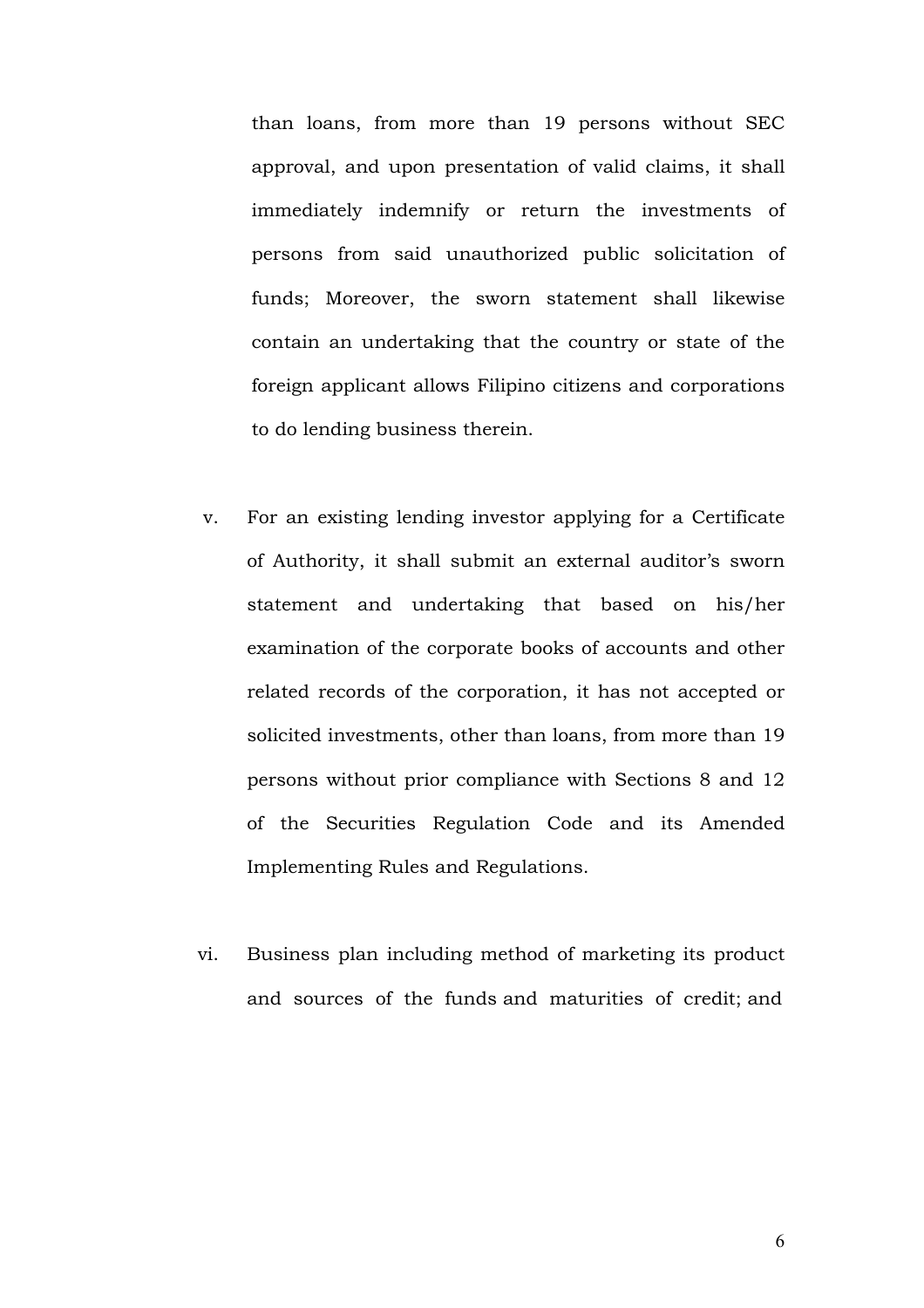- vii. Statement of its compliance with Rule 17.1(2)(A)(i) and (ii) of the Amended Implementing Rules and Regulations of the Securities Regulation Code.
- (c) Branches, Extension or Satellites Offices or Units.
	- i. Loan transactions shall be booked in the authorized offices of the lending company;
	- ii. No lending company shall establish or operate a branch, extension office or unit or satellite office without prior approval by the SEC. The following documents shall be submitted for the opening of a branch office:
		- 1) Information Sheet on the proposed branch;
		- 2) NBI clearance of the manager, cashier and administrative officer of the proposed branch;
	- iii. The Certificate of Authority to operate a branch, extension office, unit or satellite office shall be coterminous with that of the Head Office.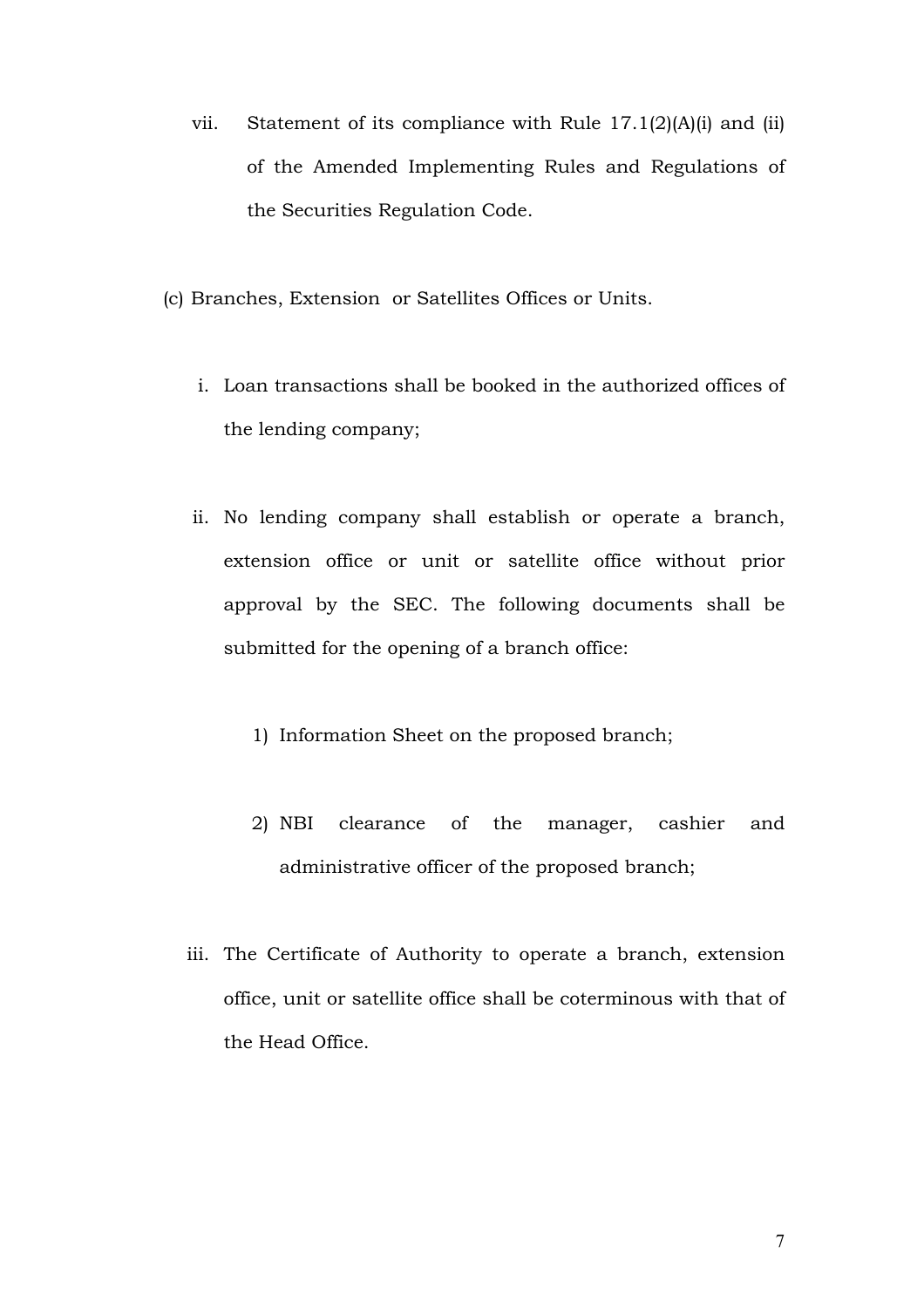(d) Licensing Fees:

i.Initial Application Fees shall be paid to SEC at the time of filing of application

1) Head Office –

A fee of 1/10 of 1% of the paid-up capital of the lending company shall be paid for the issuance of a Certificate of Authority to Operate as a Lending Company.

2) Branch, extension office, unit or satellite office

A fee of 1/10 of 1% of the assigned capital of the branch, extension office, unit or satellite office shall likewise be paid for the issuance of an original Certificate of Authority.

ii. Annual fee –

 An annual fee shall be paid not later than forty five (45) days before the anniversary date of the CA.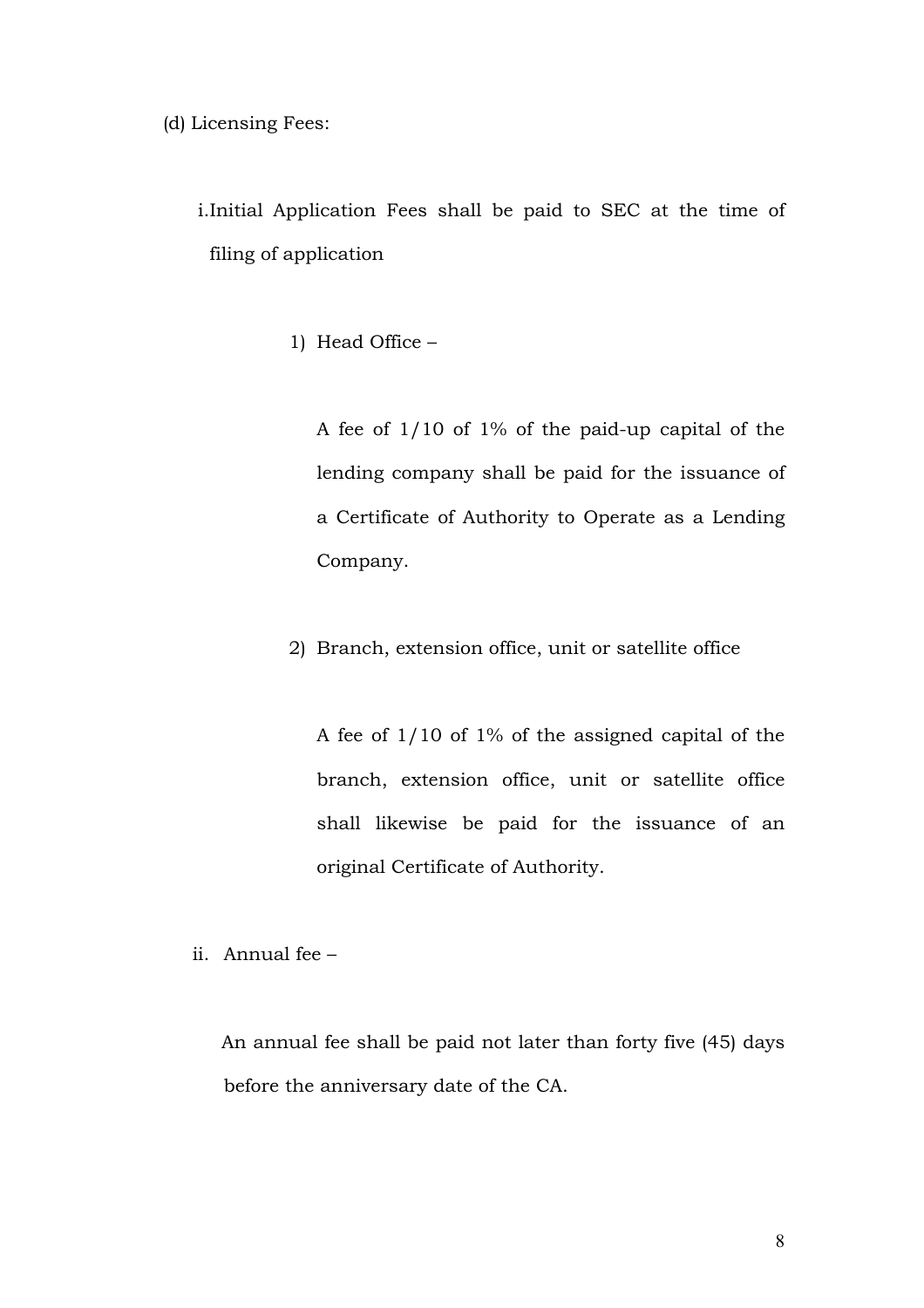- 1) Head Office  $-1/8$  of 1% of the required paid-up capital
- 2) Branch Office 1/8 of 1% of the required paid-up capital
- (e) Commencement of Operations

A corporation/company that has been duly registered and granted a Certificate of Authority to Operate as a Lending Company shall commence operations within one hundred twenty (120) days from date of grant of such authority.

Failure to commence operations within said period shall be a ground for the suspension of its CA.

- (f) Lending Companies shall use at least 51% of their funds for direct lending purposes.
- (g) The total investment of a lending company in real estate and in shares of stock in a real estate development corporation and other real estate based projects shall not at any time exceed twenty-five (25%) percent of its networth.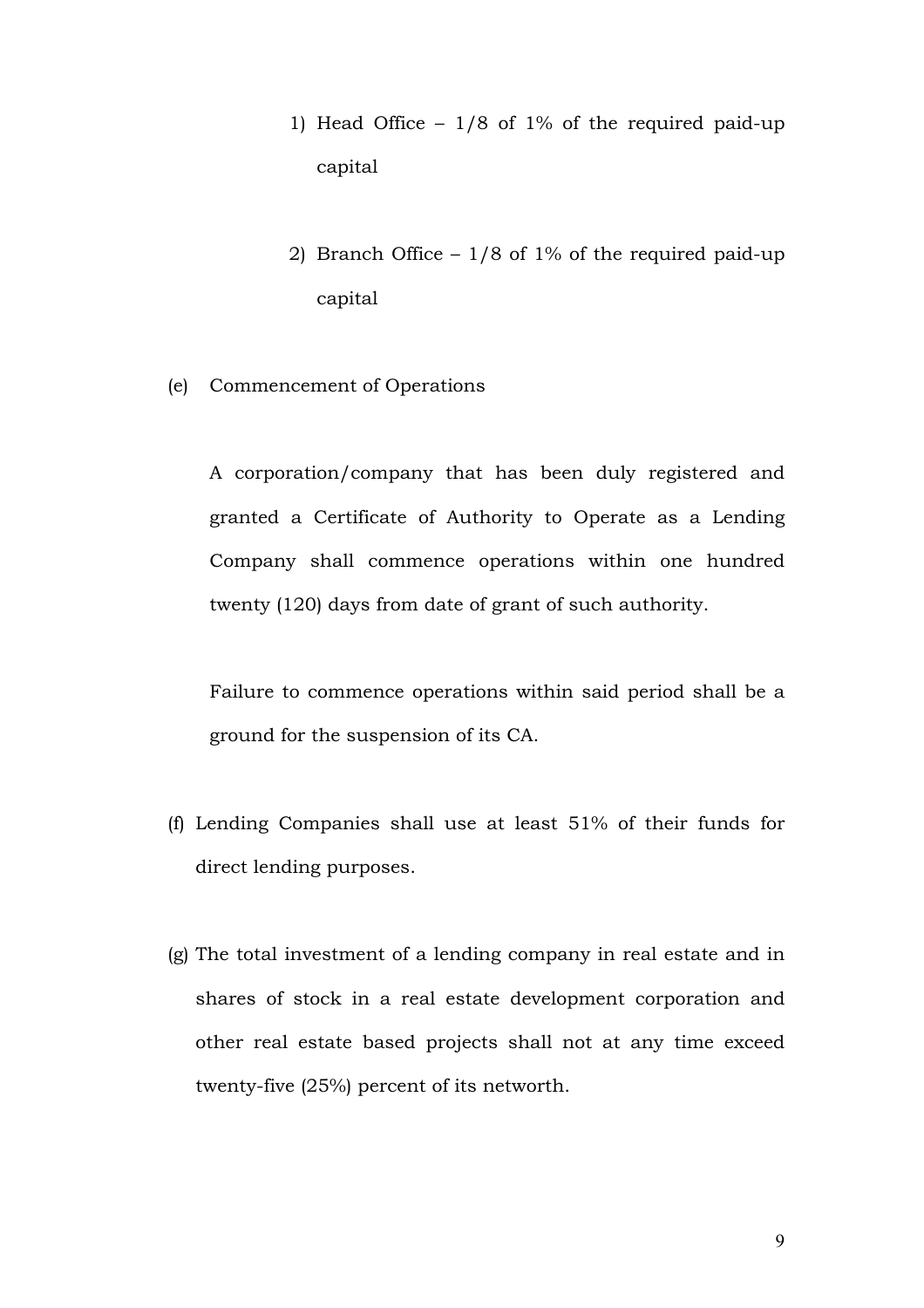#### **RULE 4.** *Capital*

- (a) A Lending Company shall have a minimum paid-up capital of One Million Pesos (PhP1,000,000.00), unless the SEC prescribes a higher minimum capitalization, if warranted by the circumstances.
	- i. Lending companies established and in operation with a lower paid-up capital prior to the effectivity of the Act shall comply with the capital requirement within three (3) years from the date of effectivity of the Act. For this purpose, said lending companies shall, within sixty (60) days from effectivity of these Rules, provide the SEC a sworn statement by the President, indicating the schedule of their capital build-up within the three (3) year period.
	- ii. Should a branch, extension, satellite office or unit be established, the excess of the required minimum paid-up capital may be applied to the additional capital requirement for the proposed branch, extension, satellite office or unit, as follows:

PhP300,000.00 : Metro Manila and other first class cities;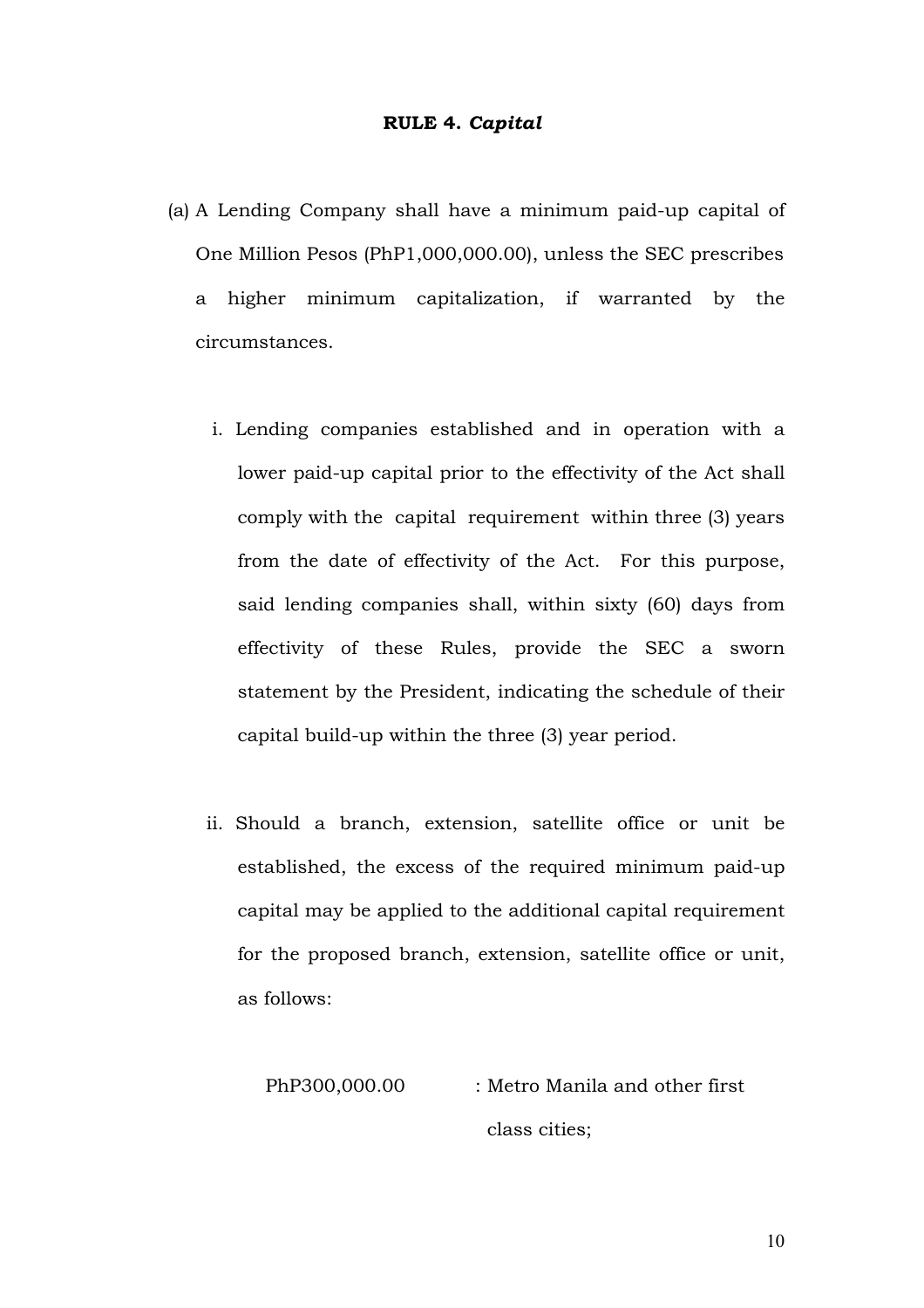PhP150,000.00 : Second class and other cities; and

PhP 75,000.00 : Municipalities

(b) In case of failure to comply with the aforementioned capital requirement, the authority of a lending company to operate as such shall be suspended, after due notice and hearing, for a period of thirty (30) days.

## **RULE 5.** *Citizenship Requirements*

- (a) A majority of the voting stock of the lending company shall be owned by citizens of the Philippines.
- (b) The percentage of foreign-owned voting stocks in any lending company shall be determined by the citizenship of the individual stockholders. In the case of corporations owning shares in a lending company, the citizenship of the individual owners of voting stock in such corporations shall be the basis in the computation of the percentage.
- (c) If the percentage of foreign owned voting stock in any Lending Company existing prior to the effectivity of the Act is in excess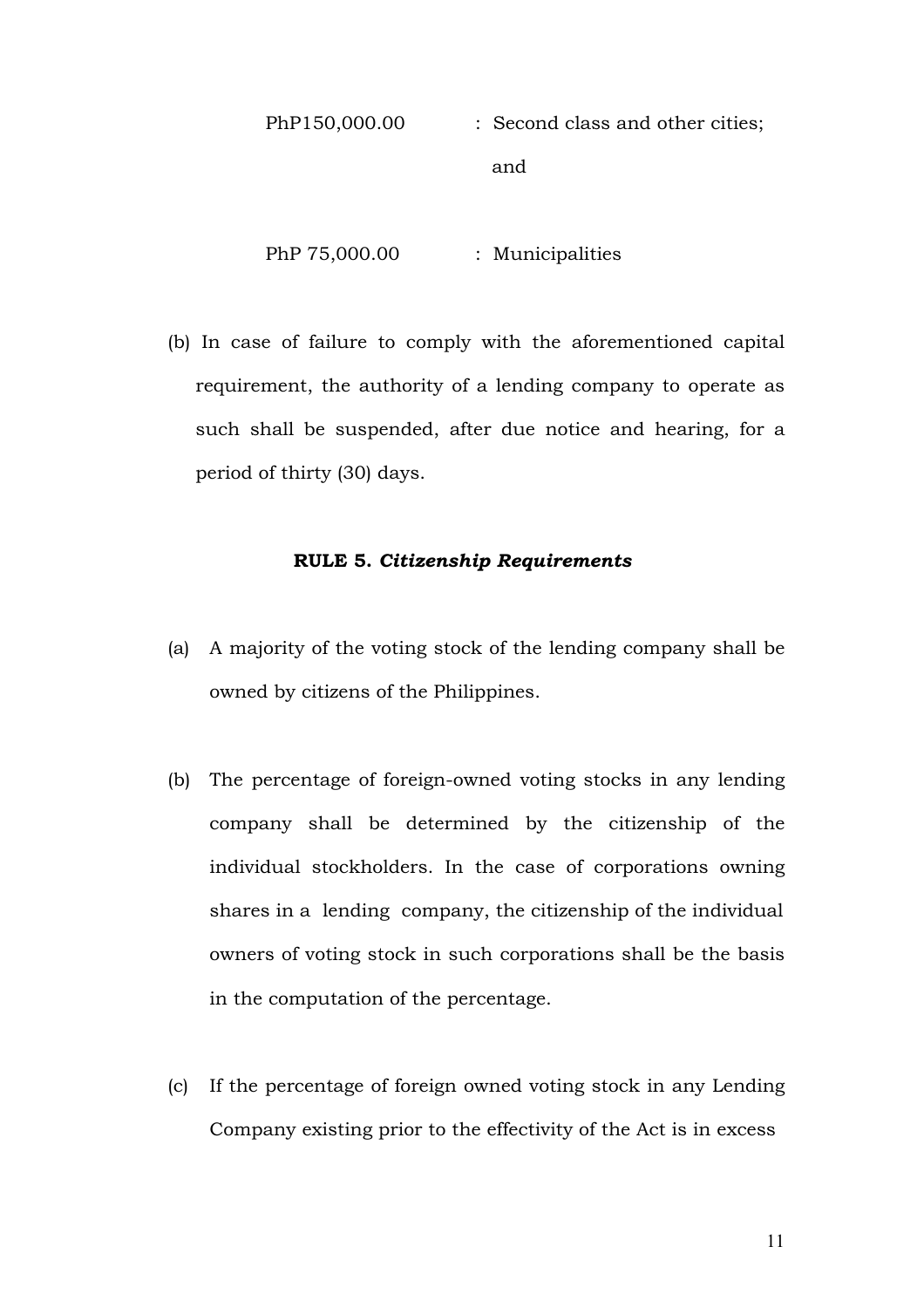of forty-nine (49%), it shall not be increased but may be reduced and once reduced, shall not be increased thereafter beyond 49% of the voting stock.

(d) No foreign national may be allowed to own stock unless the country of which he is a national accords reciprocal rights to Filipinos.

# **RULE 6.** *Amount and Charges on Loans*

- (a) A lending company may grant loans in such amounts and interest rates and charges as may be agreed upon between the lending company and the debtor:
- (b) In accordance with the Truth in Lending Act and prior to the consummation of the transaction, a lending company shall furnish each debtor a disclosure statement, setting forth, to the extent applicable, the following information:
	- i. The principal amount of loan;
	- ii. Rate of interest of the loan;
	- iii. Service or processing fee, if any;
	- iv. Amortization schedule;
	- v. Any penalty charge for late amortization payment;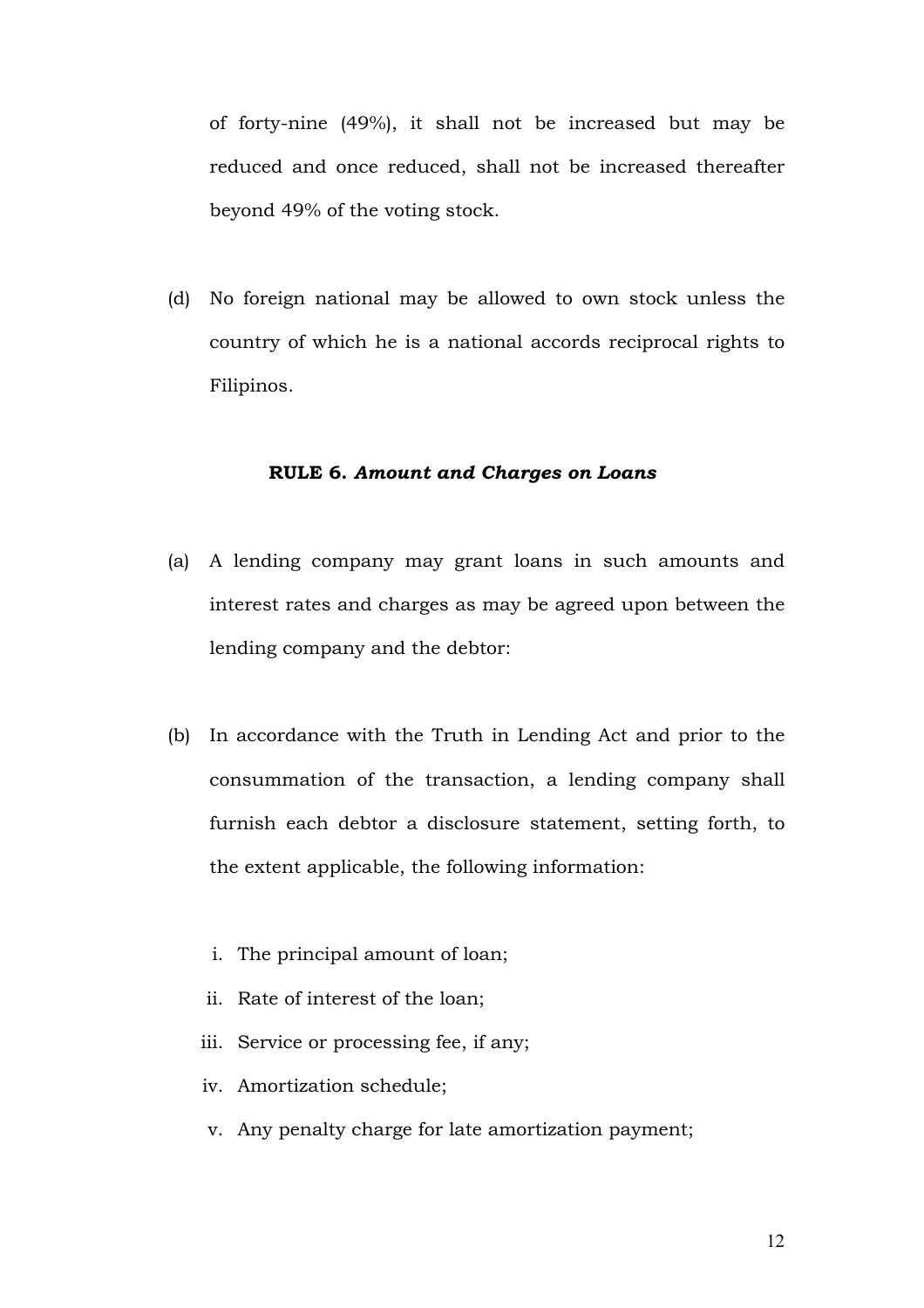- vi. Collection fee, if any;
- vii. Notarial fee;
- viii. All other fees in connection with the loan transaction;
	- ix. Description of the collection and lien enforcement procedures; and
	- x. Method of calculating the total amount of obligation in case of default.

## **RULE 7.** *Maintenance of Books of Accounts and Records*

- (a) Every lending company shall maintain books of accounts and records as may be required by the SEC and prescribed by the Bureau of Internal Revenue and other government agencies. In case a lending company engages in other businesses, it shall maintain separate books of accounts for these businesses.
- (b) The Manual of Accounts prescribed by the BSP for lending investors shall continue to be adopted by lending companies for uniform recording and reporting of their operations, until a new Manual of Accounts shall have been prescribed by the SEC.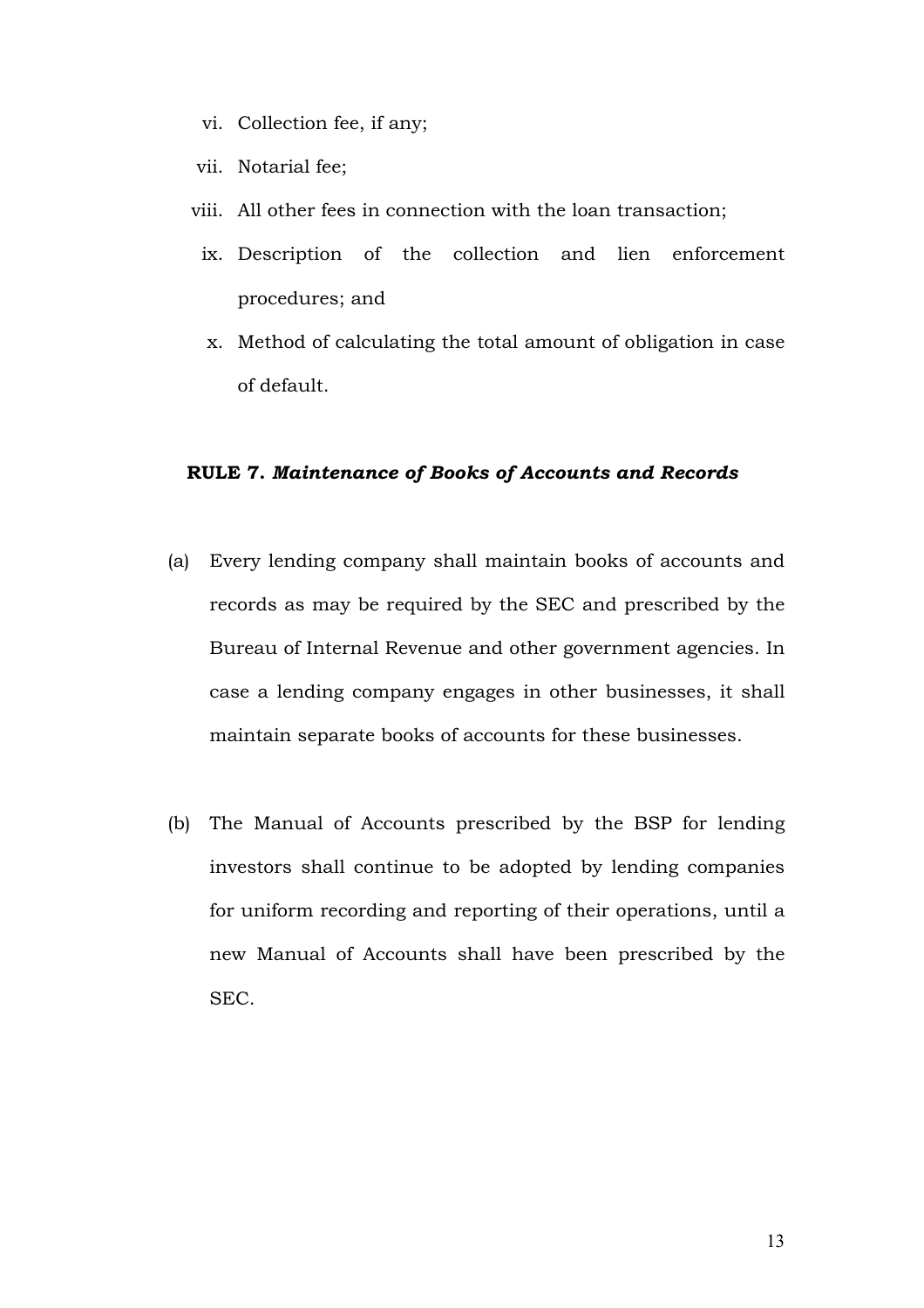# **RULE 8.** *Authority of the SEC*

*Lending Companies shall be under the supervision and regulation of the SEC.*

(a) Reports – Lending companies shall file with the SEC the following reports / manuals in accordance with the following schedules:

| Kind of report / manual                                                                  | Due Date                                                                                                            |
|------------------------------------------------------------------------------------------|---------------------------------------------------------------------------------------------------------------------|
| General Information Sheet (GIS)                                                          | Within thirty (30)<br>days from annual<br>meeting, as stated in<br>its SEC approved by-<br>laws                     |
| Audited Financial Statements<br>prepared by an external auditor<br>accredited by the SEC | Within One Hundred<br>Twenty (120) days<br>from end of fiscal<br>year, as stated in its<br>SEC approved by-<br>laws |
| Special Forms for Financial<br>Statements in Electronic Format                           | Within thirty<br>(30)<br>days from the last day<br>of submission of the                                             |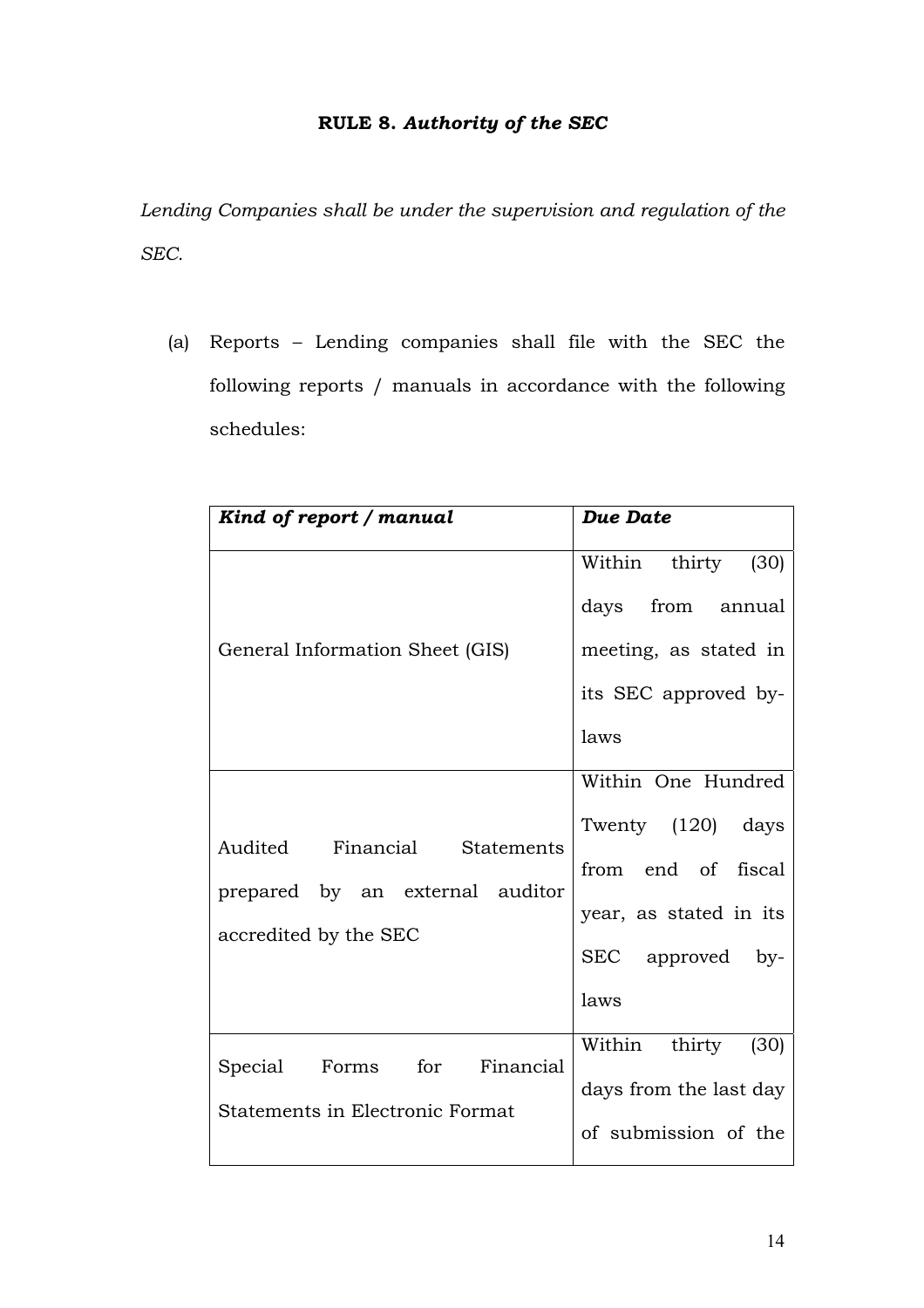|                                       | Audited<br>annual           |
|---------------------------------------|-----------------------------|
|                                       | <b>Financial Statements</b> |
| Interim<br>semi-annual<br>financial   |                             |
| (using Special Form)<br>statements    |                             |
| including the following:              |                             |
|                                       |                             |
| <b>Balance Sheet;</b>                 |                             |
| Income<br>Expense<br>and<br>$\bullet$ |                             |
| statement;                            | Every July 15 and           |
| Cash flow                             | January 15                  |
| Statement of Changes<br>in            |                             |
| Equity                                |                             |
| Schedule of Liabilities               |                             |
| List of Directors and Officers        |                             |
| Aging of Receivables                  |                             |

- (b) The SEC may examine the Books of Accounts and other records of the lending company.
- (c) *Administrative Sanctions* The SEC shall, at its discretion, impose upon any lending company a basic fine of P10,000.00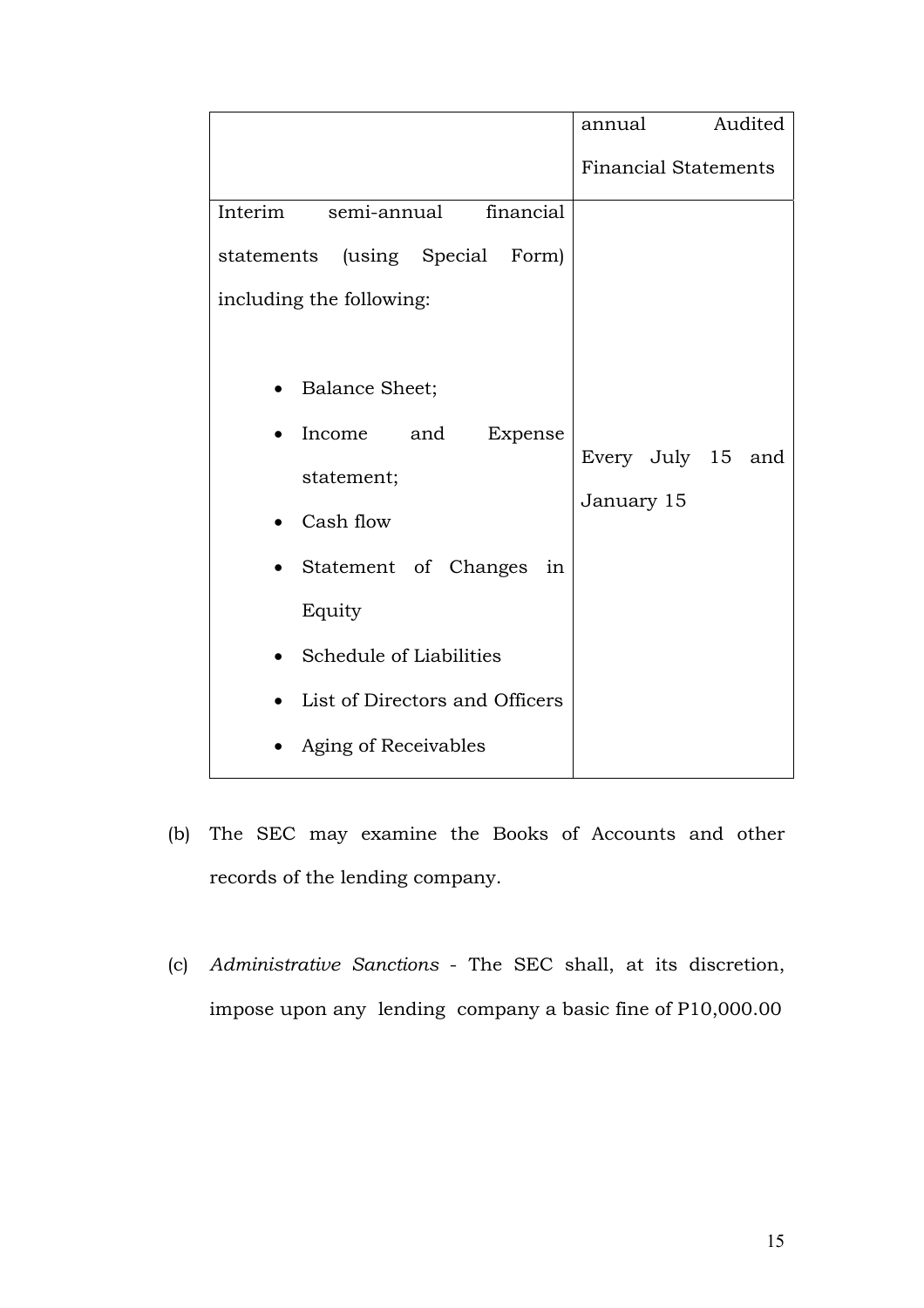and P100.00 for each day of continuing violation but such daily fine shall not exceed P50,000.00 for the following:

- i. Violation of the Act and its Implementing Rules and Regulations;
- ii. Violation of the terms and conditions of the Certificate of Authority;
- iii. Violation of any lawful order, decision, or ruling of the Commission;
- iv. Unjustified refusal to have its bank of accounts audited; and
- v. Continuous failure to comply with SEC requirements.

 The penalty of suspension shall be imposed in case of three (3) violations and revocation in case of four (4) violations.

#### **RULE 9.** *Delineation of Authority between SEC and the BSP*

Lending companies shall be under the supervision and regulation of the SEC, Provided, those lending companies which are subsidiaries and affiliates of banks and quasi-banks shall be subject to BSP supervision and examination in accordance with Republic Act No.7653.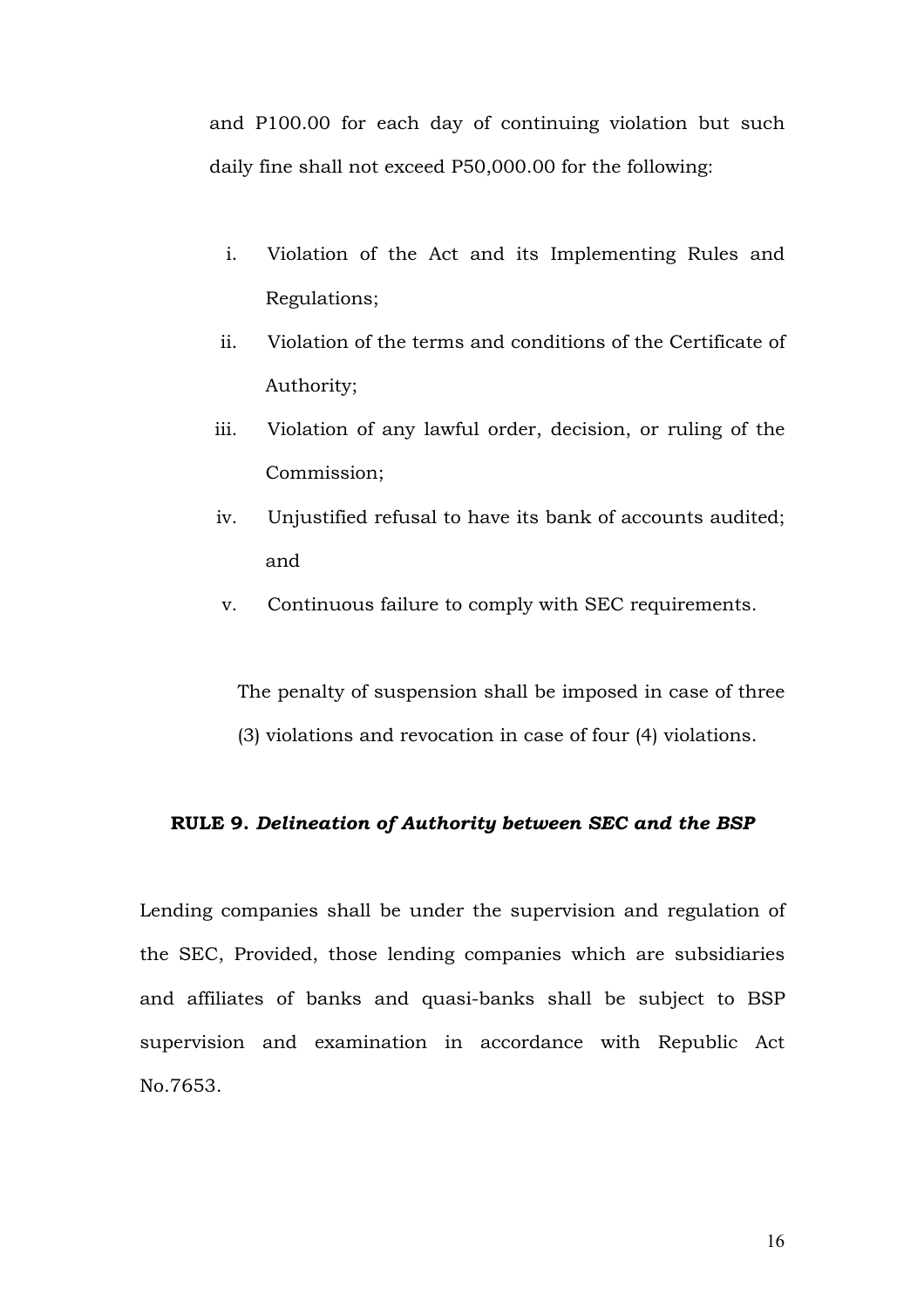#### **RULE 10. Acts Punishable and** *Persons Liable*

A fine of not less than Ten Thousand Pesos (PhP10,000.00) and not more than Fifty Thousand Pesos (PhP50,000.00) or imprisonment of not less than six months but not more than ten (10) years or both, at the discretion of the court, shall be imposed upon:

- (a) Any person who shall engage in the business of a lending company without a validly subsisting authority to operate from the SEC;
- (b) The president, treasurer and other officers of a corporation, including the managing officer thereof, who shall knowingly and willingly
	- i. Engage in the business of a lending company without a validly subsisting authority from the SEC;
	- ii. Hold themselves out to be a lending company, either through advertisement on whatever form, whether in its stationery, commercial paper, or other document, or through other representations;
	- iii. Make use of a trade or firm name containing the words lending company or "lending investor" or any other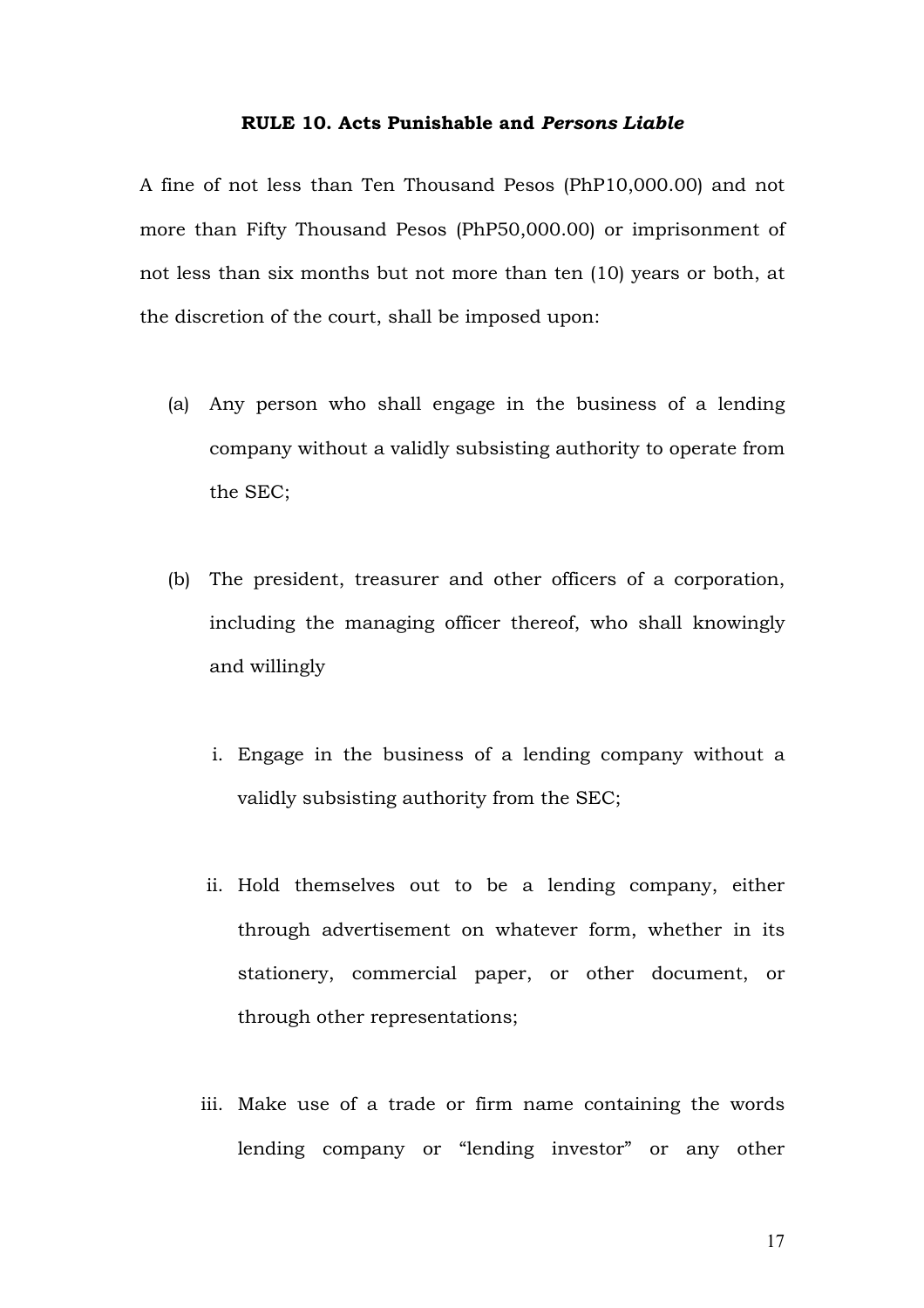designation that would give the public the impression that it is engaged in the business of a lending company as defined in the Act without the appropriate SEC authority; and

- (c) Violators or violations of the provisions of the Act;
- (d) Any officer, employee or agent of a lending company who shall:
	- i. Knowingly and willingly make any statement in any application, report, or document required to be filled under

the Act, which statement is false or misleading with respect to any material fact;

- ii. Overvalue or aid in overvaluing any security for the purpose of influencing in any way the action of the company in any loan;
- (e) Any officer, employee or examiner of the SEC directly charged with the implementation of the Act or of other government agencies who shall commit, connive, aid, or assist in the

commission of acts enumerated under Subsection 1 and 2 of this Rule.